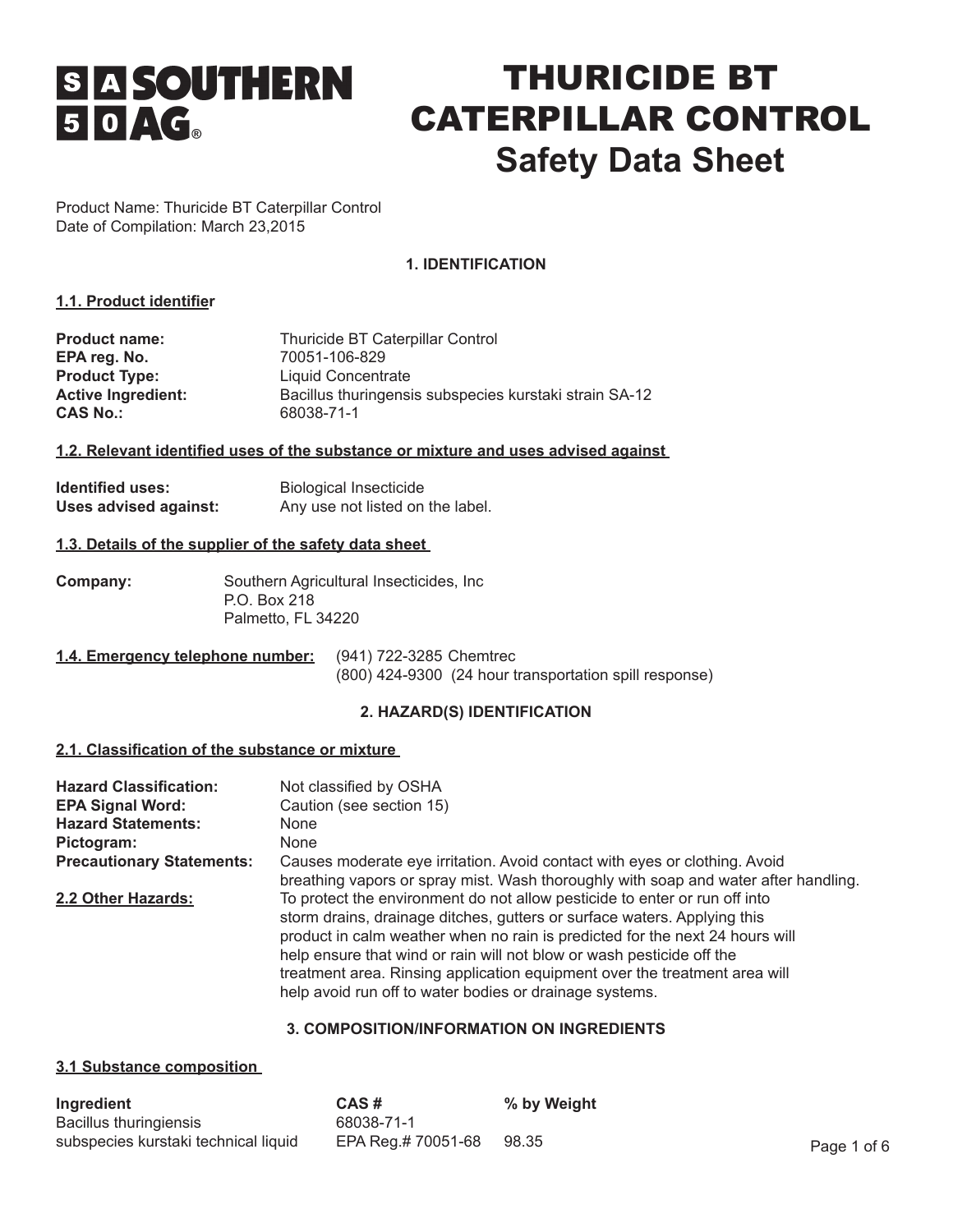## **4. FIRST AID MEASURES**

#### **4.1. Description of first aid measures**

**Generic measures** Have the product container or label with you when calling a poison control center or doctor or going for treatment.

**Eye Contact:** Hold eye open and rinse slowly and gently for 15-20 minutes. Remove contact lenses if present after the first 5 minutes, then continue rinsing. Cali poison control center or doctor for treatment advice.

## **4.2. Most important symptoms and effects, both acute and delayed**

None specified

**4.3. Indication of any immediate medical attention and special treatment needed**  None specified

## **5. FIRE-FIGHTING MEASURES**

#### **5.1. Extinguishing media**

| <b>Suitable Extinguishing Media:</b>   | None specified |
|----------------------------------------|----------------|
| <b>Unsuitable Extinguishing Media:</b> | None specified |

#### **5.2. Special hazards arising from the substance or mixture**

**Hazardous combustion products:** None known

#### **5.3. Advice for firefighters**

**Protection of Firefighters:** None specified

## **6. ACCIDENTAL RELEASE MEASURES**

#### **6.1. Personal precautions, protective equipment and emergency procedures**

**For non-emergency personnel:** None specified **For emergency responders:** None specified

**6.2. Environmental precautions** To protect the environment do not allow pesticide to enter or run off into storm drains, drainage ditches, gutters or surface waters.

## **6.3. Methods and material for containment and cleaning up**

**Methods for Containment:** For small spills soak up with pet liter or similar absorbent material place into a sealed container and dispose of according to Federal State and local law.

#### **6.4. Reference to other sections**

See Section 8 for occupational exposure limits and risk management measures. Refer to Section 13 for disposal considerations.

#### **7. HANDLING AND STORAGE**

#### **7.1. Precautions for safe handling**

Causes moderate eye irritation. Avoid contact with eyes or clothing. Avoid breathing vapors or spray mist. Wash thoroughly with soap and water after handling.<br>Page 2 of 6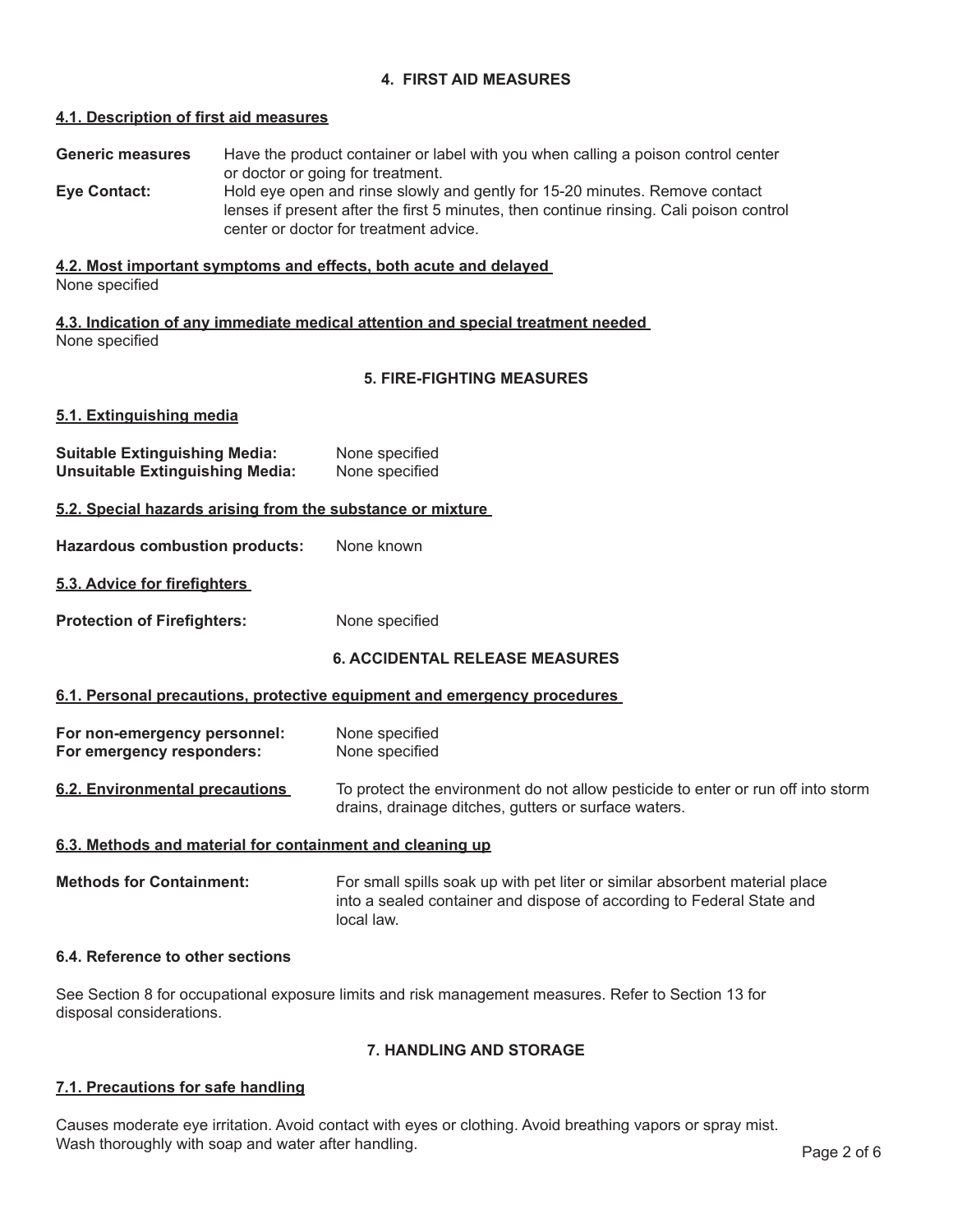## **7.2. Conditions for safe storage, including any incompatibilities**

Keep out of reach of children. Store in a cool dry place. Activity may be impaired by storage at temperatures above 90°F.

## **7.3. Specific end use(s)**

Rinsing application equipment over the treatment area will help avoid run off to water bodies or drainage systems.

## **8. EXPOSURE CONTROLS/PERSONAL PROTECTION**

## **8.1. Control parameters**

| <b>OSHA Permissible Exposure Limits (PELs):</b> Not determined |                |
|----------------------------------------------------------------|----------------|
| <b>ACGIH Threshold Limit Values:</b>                           | Not determined |
| <b>Other Exposure Limits:</b>                                  | Not determined |

#### **8.2. Exposure controls**

.

| <b>Engineering Controls:</b>            | None specified                                                                                                                                                                                                                                                                                                                                                                                                                                              |
|-----------------------------------------|-------------------------------------------------------------------------------------------------------------------------------------------------------------------------------------------------------------------------------------------------------------------------------------------------------------------------------------------------------------------------------------------------------------------------------------------------------------|
| <b>Personal Protective Equipment</b>    | None specified                                                                                                                                                                                                                                                                                                                                                                                                                                              |
| <b>Eye/Face Protection:</b>             | None specified                                                                                                                                                                                                                                                                                                                                                                                                                                              |
| <b>Skin Protection</b>                  | None specified                                                                                                                                                                                                                                                                                                                                                                                                                                              |
| <b>Hand Protection:</b>                 | None specified                                                                                                                                                                                                                                                                                                                                                                                                                                              |
| <b>Body Protection:</b>                 | None specified                                                                                                                                                                                                                                                                                                                                                                                                                                              |
| <b>Respiratory Protection:</b>          | None specified                                                                                                                                                                                                                                                                                                                                                                                                                                              |
| <b>Thermal Hazards:</b>                 | None known                                                                                                                                                                                                                                                                                                                                                                                                                                                  |
| <b>General Hygiene Considerations:</b>  | Wash thoroughly with soap and water after handling.                                                                                                                                                                                                                                                                                                                                                                                                         |
| <b>Environmental exposure controls:</b> | To protect the environment do not allow pesticide to enter or run<br>off into storm drains, drainage ditches, gutters or surface waters.<br>Applying this product in calm weather when no rain is predicted<br>for the next 24 hours will help ensure that wind or rain will not<br>blow or wash pesticide off the treatment area. Rinsing application<br>equipment over the treatment area will help avoid run off to water<br>bodies or drainage systems. |

## **9. PHYSICAL AND CHEMICAL PROPERTIES**

## **9.1. Information on basic physical and chemical properties**

| Appearance:<br>Odour:<br><b>Odour Threshold:</b><br>pH:<br><b>Melting Point I Freezing</b> | Brown liquid<br>Yeasty<br>Not determined<br>$4.4 - 5.5$ |
|--------------------------------------------------------------------------------------------|---------------------------------------------------------|
| Point:                                                                                     | Not determined                                          |
| <b>Initial Boiling Point:</b>                                                              | Not determined                                          |
| <b>Boiling Range:</b>                                                                      | Not determined                                          |
| <b>Flash Point:</b>                                                                        | Not determined                                          |
| <b>Evaporation Rate:</b>                                                                   | Not determined                                          |
| Flammability (solid, gas):                                                                 | Not determined                                          |
| <b>Lower &amp; Upper Flammability</b>                                                      |                                                         |
| Limits:                                                                                    | Not determined                                          |
| <b>Vapour Pressure:</b>                                                                    | Not determined                                          |
| <b>Vapour Density:</b>                                                                     | Not determined                                          |
| <b>Density:</b>                                                                            | 8.4 lb./gal.                                            |
| <b>Solubility:</b>                                                                         | Not determined                                          |
| <b>Partition Coefficient</b>                                                               | Not determined                                          |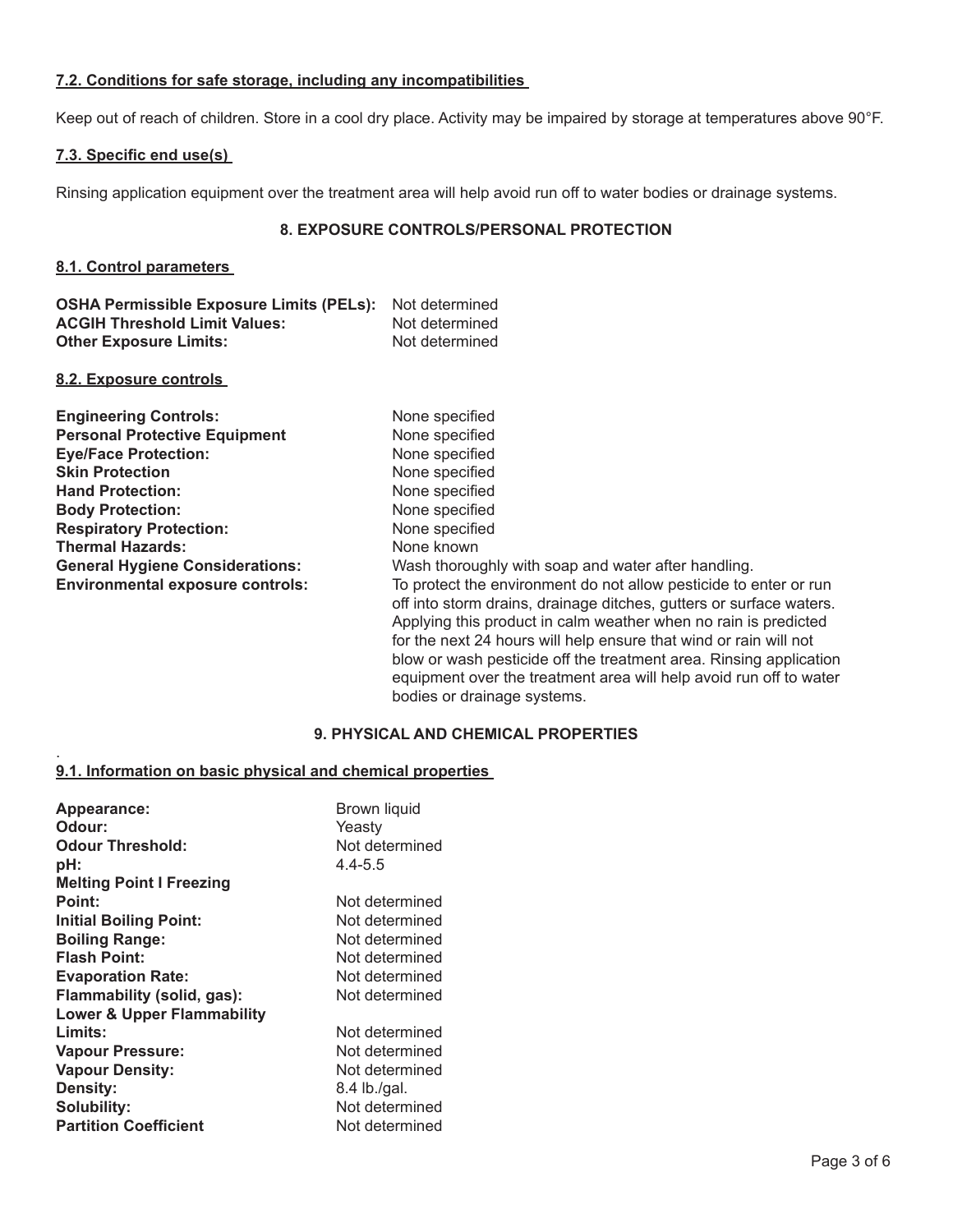**(n-octanol/water):**  Auto-ignition Temperature: Not determined **Decomposition Temperature:** Not determined **Viscosity: Viscosity:** Not determined<br> **Explosive Properties:** None known **Explosive Properties:** None known<br> **Oxidising Properties:** None known **Oxidising Properties:** 

**9.2. Other information**  Not available.

## **10.STABILITY AND REACTIVITY**

| 10.1. Reactivity                         | Not reactive  |
|------------------------------------------|---------------|
| 10.2. Chemical stability                 | <b>Stable</b> |
| 10.3. Possibility of hazardous reactions | None known    |
| 10.4. Conditions to avoid                | None known    |
| 10.5. Incompatible materials             | None known    |
| 10.6. Hazardous decomposition products   | None known    |
|                                          |               |

## **11. TOXICOLOGICAL INFORMATION**

## **11.1. Information on toxicological effects**

**Acute Toxicity Toxicological information on the substance or mixture:** 

| $LD_{50} (oral)$                          | No toxicity or infectivity, Toxicity Category IV |
|-------------------------------------------|--------------------------------------------------|
| $LD_{50}$ (dermal)                        | No toxicity observed, Toxicity Category IV       |
| $LC_{50}$ (inhalation)                    | No toxicity or infectivity, Toxicity Category IV |
| <b>Skin corrosion/irritation:</b>         | Slightly irritating                              |
| Eye irritation:                           | Mildly irritating                                |
| <b>Respiratory or skin sensitization:</b> | Not required.                                    |

#### **Other information on adverse health effects:**

| Carcinogenicity     | NTP Listed: Not applicable |
|---------------------|----------------------------|
| <b>IARC Listed:</b> | Not applicable             |
| <b>OSHA:</b>        | Not applicable             |

#### **11.2 Reference to other sections**

See Section 4 for symptoms and acute and delayed effects.

## **12. ECOLOGICAL INFORMATION**

#### **12.1 Toxicity**

| Test species        | Test method      | Test substance                          | $LC_{50}$                                   |
|---------------------|------------------|-----------------------------------------|---------------------------------------------|
| Northern Bobwhite   | 5 day            | Similar Btk strain (AI)                 | $LC_{\rm iso}$ 3.86 x 109CFU/kg body weight |
| Oncorhynchus mykiss | 3-dav            | Similar Btk strain (AI)                 | $LC_{\rm{so}}$ > 1 X 108 CFU/mL             |
| Oaphnia magna       |                  | 48 hour, static Similar Btk strain (AI) | $EC_{50}$ > 1 x 108 CFU/mL                  |
| Apis mellifera L    | $10 \text{ day}$ | Btk strain SA-12                        | Not active on honey bees                    |
|                     |                  | (active ingredient strain)              |                                             |

#### **12.2. Persistence and degradability**

Bacillus thuringiensis subspecies kurstaki (Btk) shows a rapid loss of activity in response to UV light

#### **12.3. Bioaccumulative potential**

Btk is not pathogenic and does not reproduce in living organisms other than target Lepidopteran larvae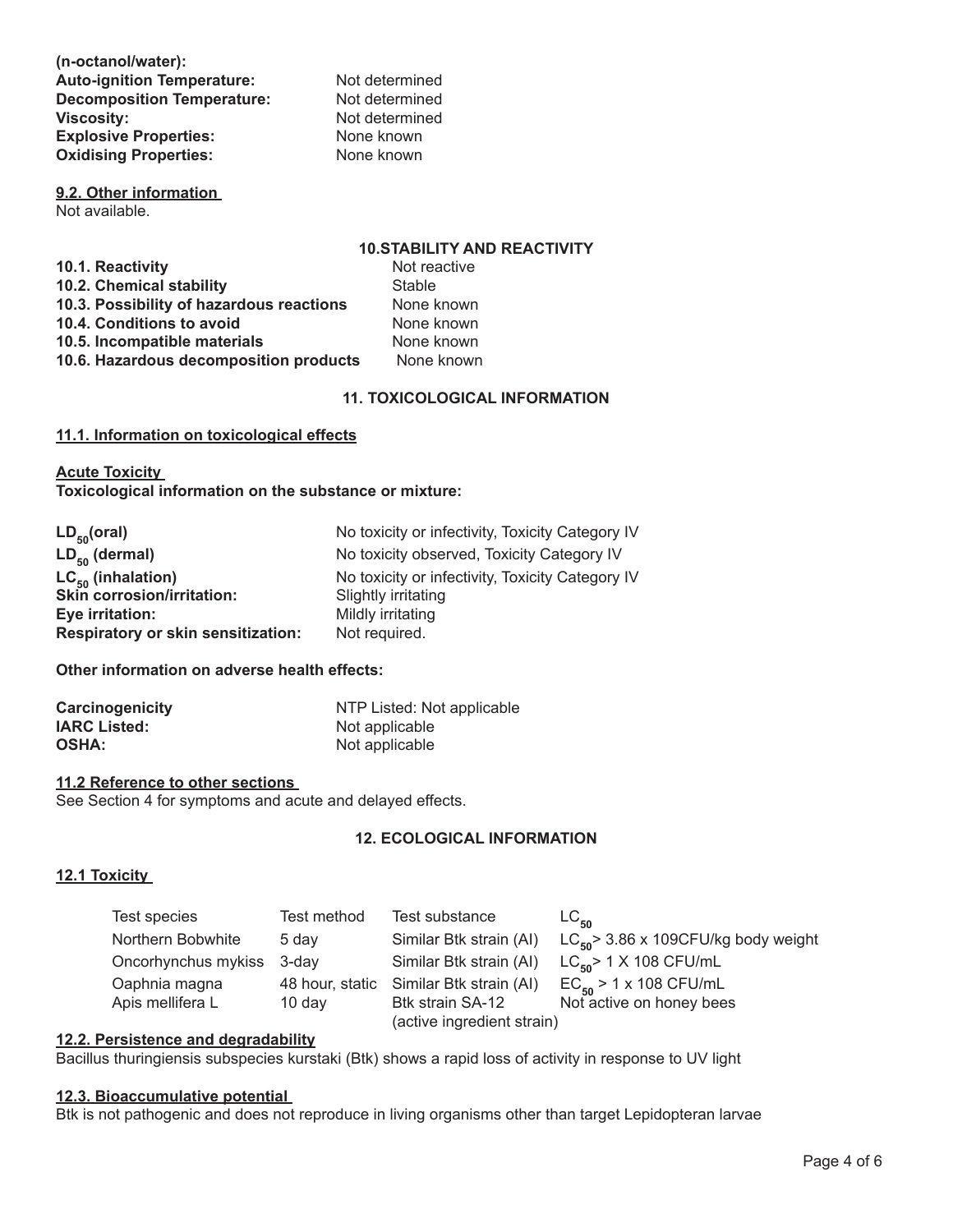## **12.4. Mobility in soil**

Low based on scientific data for Btk.

#### **12.5. Other adverse effects**

No data available.

#### **13. DISPOSAL CONSIDERATIONS**

#### **13.1. Waste treatment methods Disposal Instructions:**

*Pesticide Storage:* Store in a cool place. Activity may be impaired by storage at temperatures above 90°F. *Pesticide Disposal and Container Handling:* Non-refillable container. Do not reuse or refill this container.

*-for containers less than or equal to 5 gallons-*

If empty: Place in trash or offer for recycling. If partly filled: Call your local solid waste agency for disposal instructions. Never place any unused product down any indoor or outdoor drain.

#### *- for containers greater than 5 gallons-*

Triple rinse as follows: Empty the remaining contents into application equipment or a mix tank. Fill the container ~ full with water. Replace and tighten closures. Tip the container on its side and roll it back and forth, ensuring at least one complete revolution, for 30 seconds. Stand the container on its end and tip it back and forth several times. Turn the container over onto its other end and tip it back and forth several times. Empty the rinsate into application equipment or a mix tank or store rinsate for later use and disposal. Repeat this procedure two more times. Then offer for recycling, if available, or puncture and dispose of in a sanitary landfill, or if allowed by state and local authorities, by burning. If burned, stay out of smoke.

#### **14. TRANSPORT INFORMATION**

- **14.1. UN number** Not regulated.
- 14.3. Transport hazard class(es) Not regulated.
- 14.5. Environmental hazards Not regulated.
- **14.2. UN proper shipping name** Not regulated.
- 14.4. Packing group **Not regulated.**
- 14.6. Special precautions for user Not regulated.

## 14.7. Transport in bulk according to Annex" of MARPOL73/78 and the IBC Code Not regulated.

## **15. REGULATORY INFORMATION**

#### **15.1. Safety, health and environmental regulations/legislation specific for the substance or mixture**

EPA: This product is a pesticide product registered by the United States Environmental Protection Agency and is subject to certain labeling requirements under federal pesticide law. These requirements differ from the classification criteria and hazard information required for safety data sheets (SOS), and for workplace labels of non-pesticidal chemicals. The hazard information required on the pesticide label is reproduced below. The pesticide label also includes other important information, including directions for use.